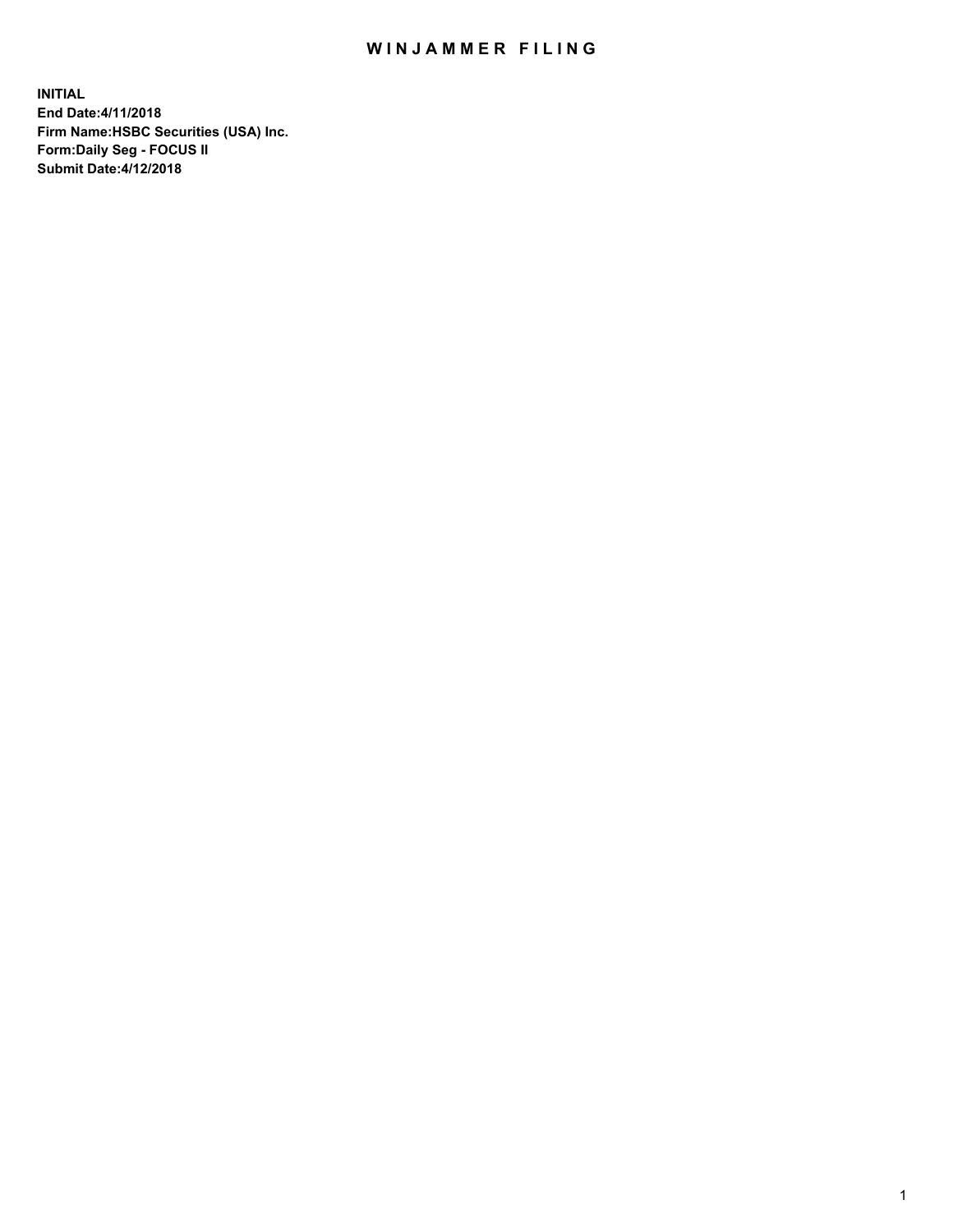## **INITIAL End Date:4/11/2018 Firm Name:HSBC Securities (USA) Inc. Form:Daily Seg - FOCUS II Submit Date:4/12/2018 Daily Segregation - Cover Page**

| Name of Company<br><b>Contact Name</b><br><b>Contact Phone Number</b><br><b>Contact Email Address</b>                                                                                                                                                                                                                         | <b>HSBC Securities (USA) Inc.</b><br><b>Michael Vacca</b><br>212-525-7951<br>michael.vacca@us.hsbc.com |
|-------------------------------------------------------------------------------------------------------------------------------------------------------------------------------------------------------------------------------------------------------------------------------------------------------------------------------|--------------------------------------------------------------------------------------------------------|
| FCM's Customer Segregated Funds Residual Interest Target (choose one):<br>a. Minimum dollar amount: ; or<br>b. Minimum percentage of customer segregated funds required:%; or<br>c. Dollar amount range between: and; or<br>d. Percentage range of customer segregated funds required between: % and %.                       | 147,000,000<br><u>0</u><br>00<br>00                                                                    |
| FCM's Customer Secured Amount Funds Residual Interest Target (choose one):<br>a. Minimum dollar amount: ; or<br>b. Minimum percentage of customer secured funds required:%; or<br>c. Dollar amount range between: and; or<br>d. Percentage range of customer secured funds required between:% and%.                           | 25,000,000<br><u>00</u><br>0 <sub>0</sub>                                                              |
| FCM's Cleared Swaps Customer Collateral Residual Interest Target (choose one):<br>a. Minimum dollar amount: ; or<br>b. Minimum percentage of cleared swaps customer collateral required:%; or<br>c. Dollar amount range between: and; or<br>d. Percentage range of cleared swaps customer collateral required between:% and%. | 95,000,000<br><u>0</u><br><u>00</u><br><u>00</u>                                                       |

Attach supporting documents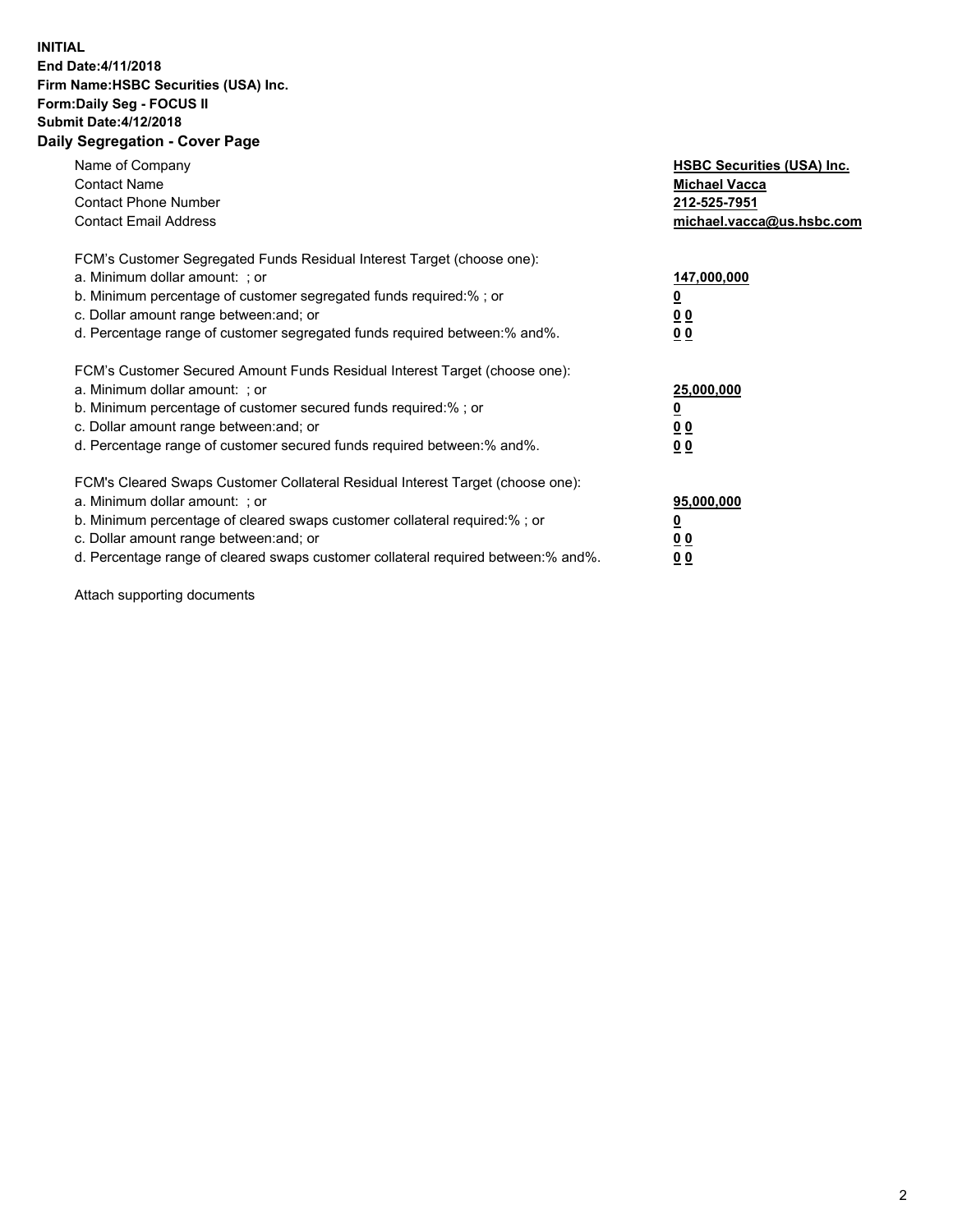**INITIAL End Date:4/11/2018 Firm Name:HSBC Securities (USA) Inc. Form:Daily Seg - FOCUS II Submit Date:4/12/2018 Daily Segregation - Secured Amounts**

Foreign Futures and Foreign Options Secured Amounts Amount required to be set aside pursuant to law, rule or regulation of a foreign government or a rule of a self-regulatory organization authorized thereunder **0** [7305] 1. Net ledger balance - Foreign Futures and Foreign Option Trading - All Customers A. Cash **68,997,670** [7315] B. Securities (at market) **82,465,392** [7317] 2. Net unrealized profit (loss) in open futures contracts traded on a foreign board of trade **10,422,422** [7325] 3. Exchange traded options a. Market value of open option contracts purchased on a foreign board of trade **0** [7335] b. Market value of open contracts granted (sold) on a foreign board of trade **0** [7337] 4. Net equity (deficit) (add lines 1. 2. and 3.) **161,885,484** [7345] 5. Account liquidating to a deficit and account with a debit balances - gross amount **2,155,217** [7351] Less: amount offset by customer owned securities **-2,151,001** [7352] **4,216** [7354] 6. Amount required to be set aside as the secured amount - Net Liquidating Equity Method (add lines 4 and 5) **161,889,700** [7355] 7. Greater of amount required to be set aside pursuant to foreign jurisdiction (above) or line 6. **161,889,700** [7360] FUNDS DEPOSITED IN SEPARATE REGULATION 30.7 ACCOUNTS 1. Cash in banks A. Banks located in the United States **89,434,402** [7500] B. Other banks qualified under Regulation 30.7 **0** [7520] **89,434,402** [7530] 2. Securities A. In safekeeping with banks located in the United States **35,302,697** [7540] B. In safekeeping with other banks qualified under Regulation 30.7 **0** [7560] **35,302,697** [7570] 3. Equities with registered futures commission merchants A. Cash **0** [7580] B. Securities **0** [7590] C. Unrealized gain (loss) on open futures contracts **0** [7600] D. Value of long option contracts **0** [7610] E. Value of short option contracts **0** [7615] **0** [7620] 4. Amounts held by clearing organizations of foreign boards of trade A. Cash **0** [7640] B. Securities **0** [7650] C. Amount due to (from) clearing organization - daily variation **0** [7660] D. Value of long option contracts **0** [7670] E. Value of short option contracts **0** [7675] **0** [7680] 5. Amounts held by members of foreign boards of trade A. Cash **25,230,675** [7700] B. Securities **47,162,695** [7710] C. Unrealized gain (loss) on open futures contracts **10,422,422** [7720] D. Value of long option contracts **0** [7730] E. Value of short option contracts **0** [7735] **82,815,792** [7740] 6. Amounts with other depositories designated by a foreign board of trade **0** [7760] 7. Segregated funds on hand **0** [7765] 8. Total funds in separate section 30.7 accounts **207,552,891** [7770] 9. Excess (deficiency) Set Aside for Secured Amount (subtract line 7 Secured Statement Page 1 from Line 8) **45,663,191** [7380] 10. Management Target Amount for Excess funds in separate section 30.7 accounts **25,000,000** [7780] 11. Excess (deficiency) funds in separate 30.7 accounts over (under) Management Target **20,663,191** [7785]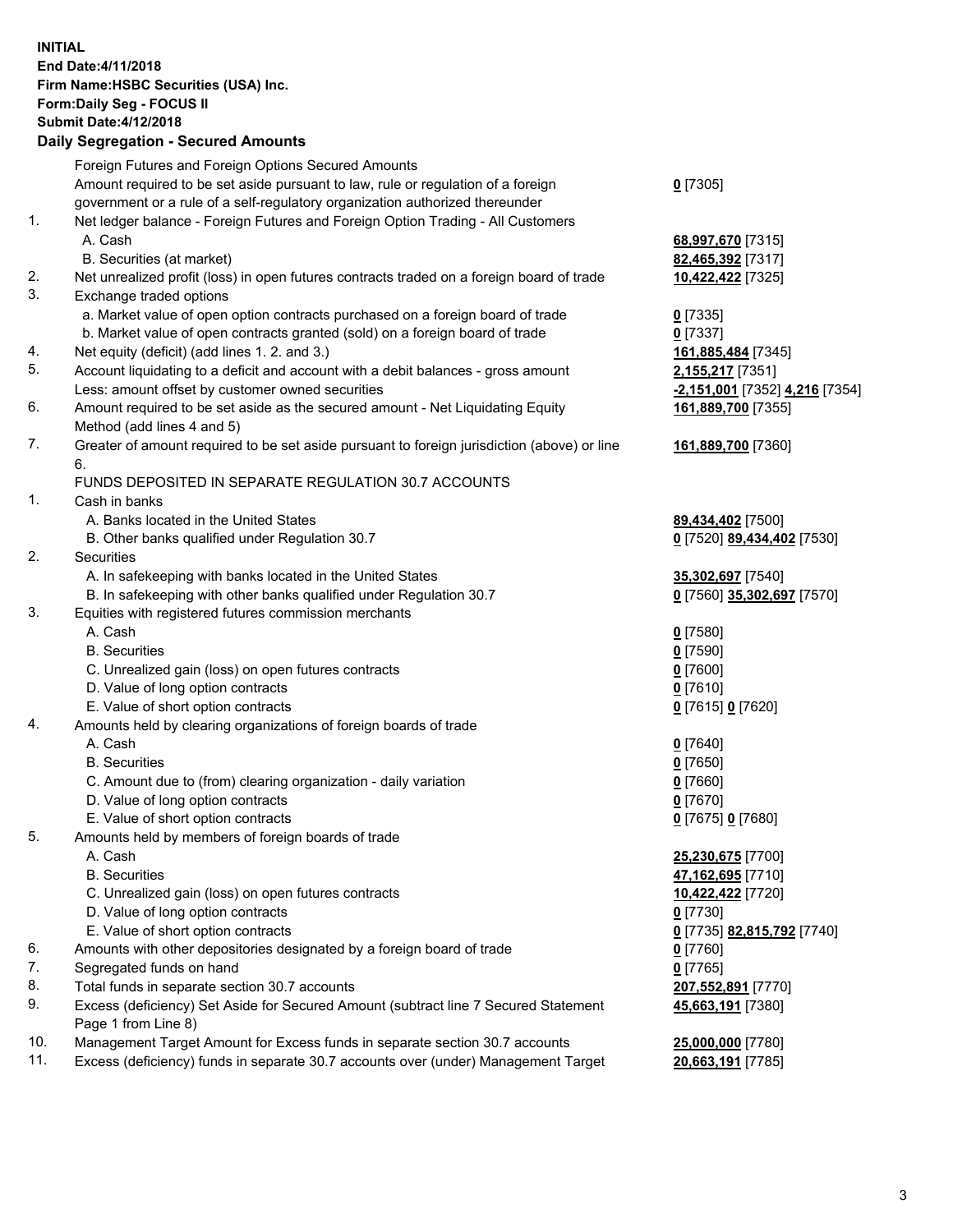|     | <b>INITIAL</b><br>End Date: 4/11/2018<br>Firm Name: HSBC Securities (USA) Inc.<br>Form: Daily Seg - FOCUS II<br><b>Submit Date: 4/12/2018</b> |                           |
|-----|-----------------------------------------------------------------------------------------------------------------------------------------------|---------------------------|
|     | Daily Segregation - Segregation Statement                                                                                                     |                           |
|     |                                                                                                                                               |                           |
| 1.  | SEGREGATION REQUIREMENTS(Section 4d(2) of the CEAct)                                                                                          |                           |
|     | Net ledger balance<br>A. Cash                                                                                                                 |                           |
|     | B. Securities (at market)                                                                                                                     | 618,349,490 [7010]        |
| 2.  |                                                                                                                                               | 1,213,507,850 [7020]      |
| 3.  | Net unrealized profit (loss) in open futures contracts traded on a contract market<br>Exchange traded options                                 | -365,087,497 [7030]       |
|     | A. Add market value of open option contracts purchased on a contract market                                                                   | 228, 142, 198 [7032]      |
|     | B. Deduct market value of open option contracts granted (sold) on a contract market                                                           | 48,322,418 [7033]         |
| 4.  | Net equity (deficit) (add lines 1, 2 and 3)                                                                                                   | 1,646,589,623 [7040]      |
| 5.  | Accounts liquidating to a deficit and accounts with                                                                                           |                           |
|     | debit balances - gross amount                                                                                                                 | <b>136,165</b> [7045]     |
|     | Less: amount offset by customer securities                                                                                                    | -136,091 [7047] 74 [7050] |
| 6.  | Amount required to be segregated (add lines 4 and 5)                                                                                          | 1,646,589,697 [7060]      |
|     | FUNDS IN SEGREGATED ACCOUNTS                                                                                                                  |                           |
| 7.  | Deposited in segregated funds bank accounts                                                                                                   |                           |
|     | A. Cash                                                                                                                                       | 30,111,998 [7070]         |
|     | B. Securities representing investments of customers' funds (at market)                                                                        | $0$ [7080]                |
|     | C. Securities held for particular customers or option customers in lieu of cash (at<br>market)                                                | 236,954,225 [7090]        |
| 8.  | Margins on deposit with derivatives clearing organizations of contract markets                                                                |                           |
|     | A. Cash                                                                                                                                       | 431,427,362 [7100]        |
|     | B. Securities representing investments of customers' funds (at market)                                                                        | $0$ [7110]                |
|     | C. Securities held for particular customers or option customers in lieu of cash (at<br>market)                                                | 927,448,195 [7120]        |
| 9.  | Net settlement from (to) derivatives clearing organizations of contract markets                                                               | -58,393,597 [7130]        |
| 10. | Exchange traded options                                                                                                                       |                           |
|     | A. Value of open long option contracts                                                                                                        | 228, 142, 198 [7132]      |
|     | B. Value of open short option contracts                                                                                                       | -48,322,418 [7133]        |
| 11. | Net equities with other FCMs                                                                                                                  |                           |
|     | A. Net liquidating equity                                                                                                                     | 7,722,562 [7140]          |
|     | B. Securities representing investments of customers' funds (at market)                                                                        | $0$ [7160]                |
|     | C. Securities held for particular customers or option customers in lieu of cash (at                                                           | 0 <sup>[7170]</sup>       |
|     | market)                                                                                                                                       |                           |
| 12. | Segregated funds on hand                                                                                                                      | 49,105,430 [7150]         |
| 13. | Total amount in segregation (add lines 7 through 12)                                                                                          | 1,804,195,955 [7180]      |
| 14. | Excess (deficiency) funds in segregation (subtract line 6 from line 13)                                                                       | 157,606,258 [7190]        |
| 15. | Management Target Amount for Excess funds in segregation                                                                                      | 147,000,000 [7194]        |
| 16. | Excess (deficiency) funds in segregation over (under) Management Target Amount                                                                | 10,606,258 [7198]         |

Excess